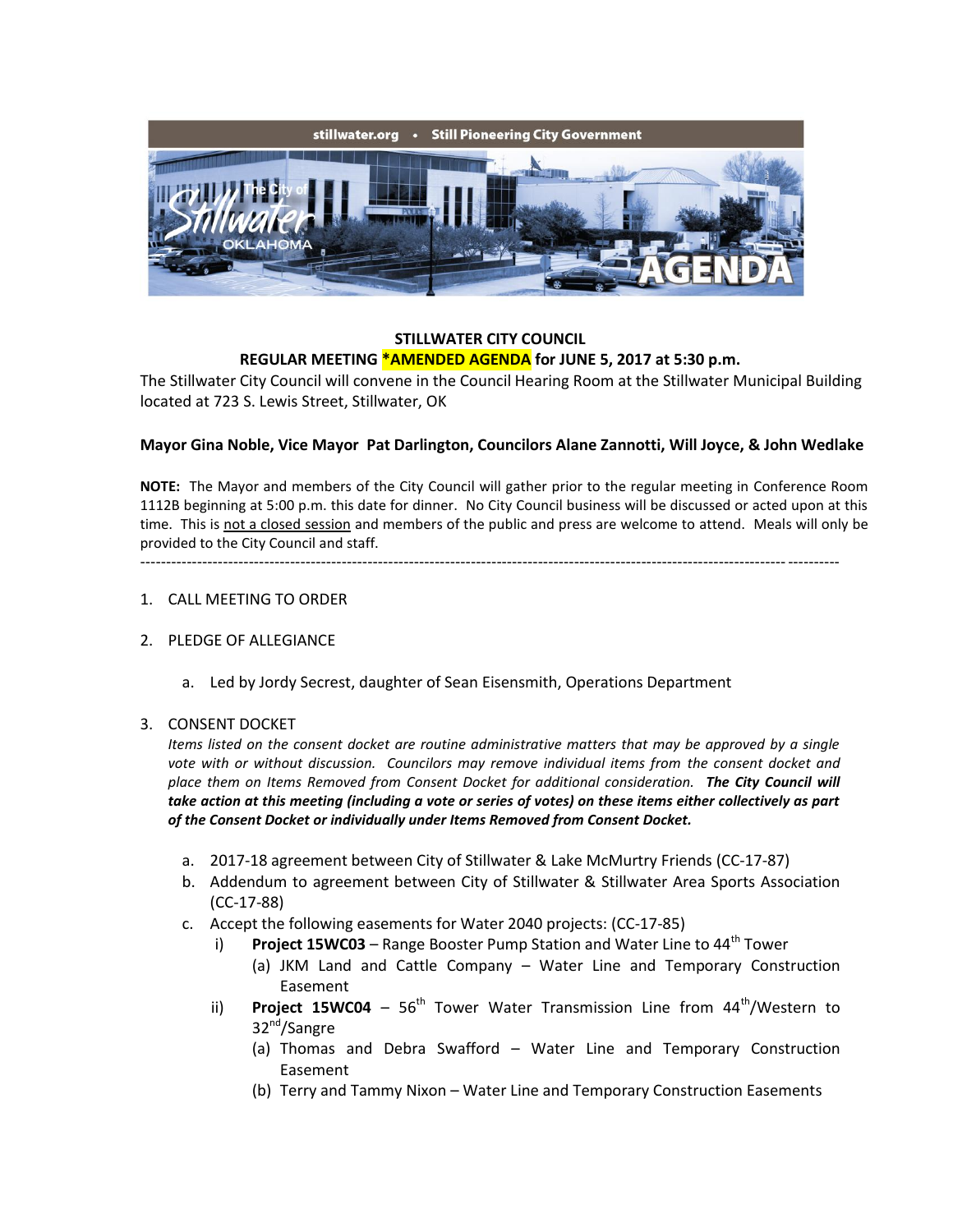- (c) Beatrice Peters Water Line and Temporary Construction Easement
- (d) Gary and Joy Meyer Water Line and Temporary Construction Easement
- (e) Duane and Kelsey Smith Water Line Easement
- iii) **Project 15WC06** Western Booster Pump Station and Water Line from 6<sup>th</sup>/Pioneer to 32<sup>nd</sup>/Western
	- (a) Donald and Sueann Hudiburg Water Line and Temporary Construction Easement
	- (b) Lance and Helen Martin Water Line and Temporary Construction Easement
- d. Authorize the extension of the fuel supply contract with OnCue Marketing LLC providing services using the Phillips 66 Fleet Card administered through Wright Express (CC-17-86)
- e. Authorize lease extension between City of Stillwater and Oklahoma State University for the OSU Flight Center at Stillwater Regional Airport (CC-17-89)
- f. Approve engineering amendment #4 with LBR, Inc. for engineering services for the Oklahoma Aeronautics Commission grant 17-S project, runway 4-22 crack repair and seal (CC-17-90)
- g. Budget amendment to fund runway 4-22 rehabilitation project phase I in partnership with Oklahoma Aeronautics Commission
- h. Memo to set July 17, 2017 as hearing date for closing of utility easement located on property addressed as 1402 N. Hightower Street
- i. Approve long-term property leases and Exchange Agreement with Oklahoma State University for property located at 600 W. University

|  | Approval of minutes: | <b>Regular Meeting</b>   | May 1, 2017  |
|--|----------------------|--------------------------|--------------|
|  |                      | <b>Executive Session</b> | May 1, 2017  |
|  |                      | <b>Regular Meeting</b>   | May 15, 2017 |
|  |                      | <b>Regular Meeting</b>   | May 22, 2017 |
|  |                      |                          |              |

#### **APPROVED 5-0 EXCLUDING ITEM I.**

4. PUBLIC COMMENT ON AGENDA ITEMS NOT SCHEDULED FOR PUBLIC HEARING

*The City Council will hear comments on agenda items not scheduled for public hearing from speakers*  who have submitted a written request in accordance with Sec. 2-25, Stillwater City Code. General *information regarding communication with the City Council in this manner is found on the reverse side of the agenda.*

#### 5. ITEMS REMOVED FROM CONSENT DOCKET **NO ACTION ON ITEM I.**

6. PUBLIC HEARINGS

*The City Council will hear public comments, discuss, and take action at this meeting (including a vote or series of votes) on each item listed under Public Hearings unless the agenda entry specifically states that no action will be taken.*

- a. Receive public comment regarding a proposed amendment to the Land Development Code, Chapter 23, Sec. 23-97, General Structures and Uses Within Residential Districts, Sec. 23-98, General Structures and Uses Within All Other Districts, and Sec. 23-121, Exemptions; Setbacks For Fences, etc.; Projections Into Yards (CC-17-91) **APPROVED 5-0**
- b. Receive public comment regarding a request for a Specific Use Permit from OK Stillwater Perkins LLC for a Healthcare and Social Assistance use (dental office) in the CS, Commercial Shopping district at 2307 N. Perkins Road (Continued from May 15, 2017) (CC-17-79)

**APPROVED 4-1 WITH MAYOR NOBLE VOTING NAY.**